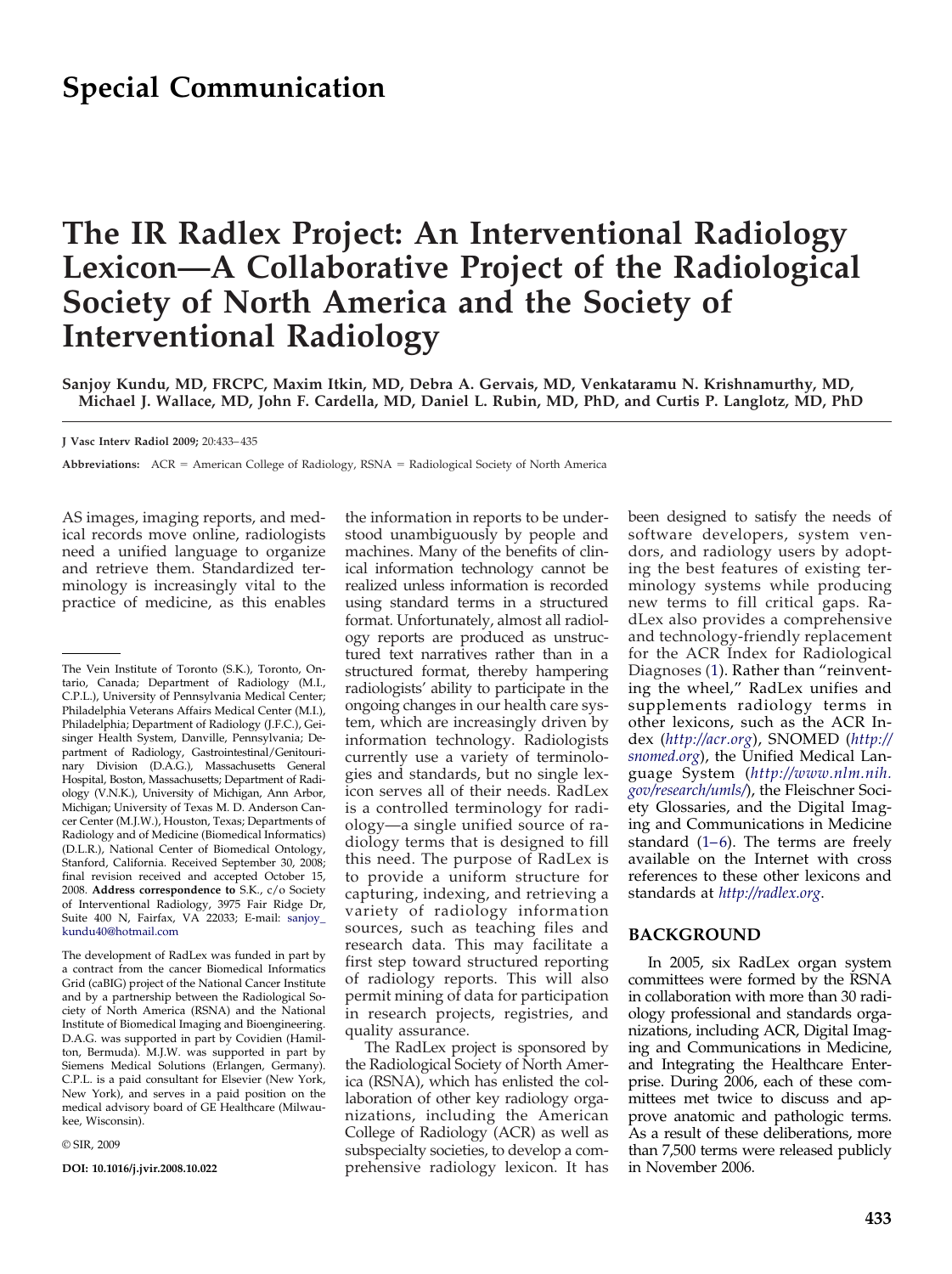In 2007, six additional committees were recruited, each focusing on a specific imaging modality. These modality committees defined terms to describe the devices, imaging examinations, and procedure steps performed in radiology. This modality effort is called the RadLex Playbook because it is intended to describe the tasks that can be performed in the radiology department the radiology "playbook." The Playbook is an initiative complementary to the Uniform Protocols for Imaging in Clinical Trials initiative, which aims to foster the ongoing development of widely acceptable, consistent imaging protocols and quality control procedures across multiple sites and modalities [\(7\)](#page-2-0). The goal of the Playbook is to ensure that, when a protocol is standardized, manufacturers will harmonize the nomenclature and parameters of their equipment. The interventional radiology (IR) RadLex project is part of RadLex. In January 2007, Dr. Gary Becker and Dr. John Cardella put the IR RadLex project into motion on behalf of the Society of Interventional Radiology. Dr. Sanjoy Kundu chairs the Society of Interventional Radiology (SIR) IR RadLex/lexicon and RSNA IR RadLex committees. Over a 3-month period, an international committee of interventional radiologists was assembled to establish the IR RadLex Committee. During the subsequent 6 months, terms and descriptions were compiled using multiple resources. These included IR textbooks, SIR quality improvement standards documents, and recent research. The IR RadLex project was completed in November 2007 and approved by the SIR Executive Council. Playbook terms are now available on the RadLex Web site, together with a new version of anatomy and pathology terms.

Significant adoption of RadLex is already occurring, including by radiology decision support and reporting vendors, and translations into German, Spanish and Portuguese. There have been more than two dozen RSNA scientific abstracts and exhibits related to RadLex in the past 3 years. RadLex is supported both by the National Institute of Biomedical Imaging and Bioengineering and by the cancer Biomedical Informatics Grid project, a large National Institutes of Health– sponsored effort to develop unified computing infrastructure for clinical trials.

#### **History**

For several decades, the ACR's Index for Radiological Diagnoses (ie, the ACR Index) has served as an indexing system for radiology teaching files [\(1\)](#page-2-0). The ACR Index was originally developed to categorize and organize the image-based interesting cases collected by radiologists, most often in paper folders on office shelves. As radiology clinical practice and education move online and into electronic storage, there is an increasing need for an indexing system that works in the digital and online world. The RSNA RadLex project is designed to address that need. One of the starting points for the organization of RadLex is the ACR Index, which includes both an Anatomical Field and a Pathological Field. In RadLex, these fields are only two of many terms that can be used to describe radiology information.

## **LEXICON ORGANIZATION**

To understand the scope of RadLex, it is helpful to review the overall organization of the lexicon.

#### **RadLex Terms**

Each RadLex term is comprised of several basic elements. Each term is required to have a *unique identifier*, which enables its use in electronic communications; a *name*; and a *relationship* to at least one other term in the lexicon (e.g. "*is a"*, "*part of"*, or "*branch of"*). Some terms also have a *definition*, which clarifies its meaning and intended use; a *source*, which identifies any publications, committees, or other terminology systems from which it was developed; or *comments* that clarify a particular aspect of a term, such as how it should be used.

#### **IR RadLex Terminology**

There has been specific terminology created for the IR RadLex unique to interventional radiology. **Table 1** shows example terms describing the preliminary "procedure step."

#### **Sample IR Procedure Using the IR RadLex**

**[Table 2](#page-2-0)** shows an example involving use of the IR RadLex in a percutaneous liver biopsy for a focal mass.

| rapie r<br><b>Example Terms Describing the</b><br>Preliminary "Procedure Step" |                                                                                                                         |
|--------------------------------------------------------------------------------|-------------------------------------------------------------------------------------------------------------------------|
| ISA:<br>ATT:                                                                   | Interventional procedure step<br>Target anatomic location<br>[DEF: anatomic location<br>of the finding being<br>treated |
|                                                                                | {RadLex anatomic location}<br>Finding being treated<br>{RadLex finding}<br>Interventional procedure                     |
|                                                                                | anesthesia type<br>{RadLex anesthesia type}<br>Interventional procedure                                                 |
|                                                                                | sedation depth<br>{RadLex sedation depth}<br>Image guidance modality<br>{RadLex imaging modality}                       |

**Table 1**

Note.—Key to understanding RadLex text files is as follows: Indentation indicates a parent-child relationship between terms. The three-letter codes at the beginning of line describe the relationship between the parent term and the child term. (eg, ISA, child is a type of the parent; ATT, child is an attribute of the parent). These relationships carry over to subsequent lines of the file until a new code appears. The codes in square brackets list additional attributes of terms (eg, DEF, definition; COM, comment). Synonyms are listed after the preferred term on the same line, separated by semicolons. Boldface indicates key terms being defined. Curly brackets indicate possible values of an attribute. Curly brackets containing "RadLex" followed by a term name indicate the value of this attribute can be that term name or any of its offspring in the RadLex tree. The raw IR RadLex files can be viewed on the SIR Web site at *<http://sirweb.org>* under the Clinical Practice Guidelines section. The entire RadLex lexicon can be viewed at *<http://radlex.org>*.

## **APPLICATION TO IR**

The IR RadLex will enable rich indexing of online teaching materials and clinical data. When procedures are uniformly indexed, clinical and teaching materials are more likely to be found and used by students, trainees, researchers, and radiologists seeking continuing education opportunities. A uniform method of indexing will permit data mining for clinical research and registries, auditing of types of procedures and outcomes, and qual